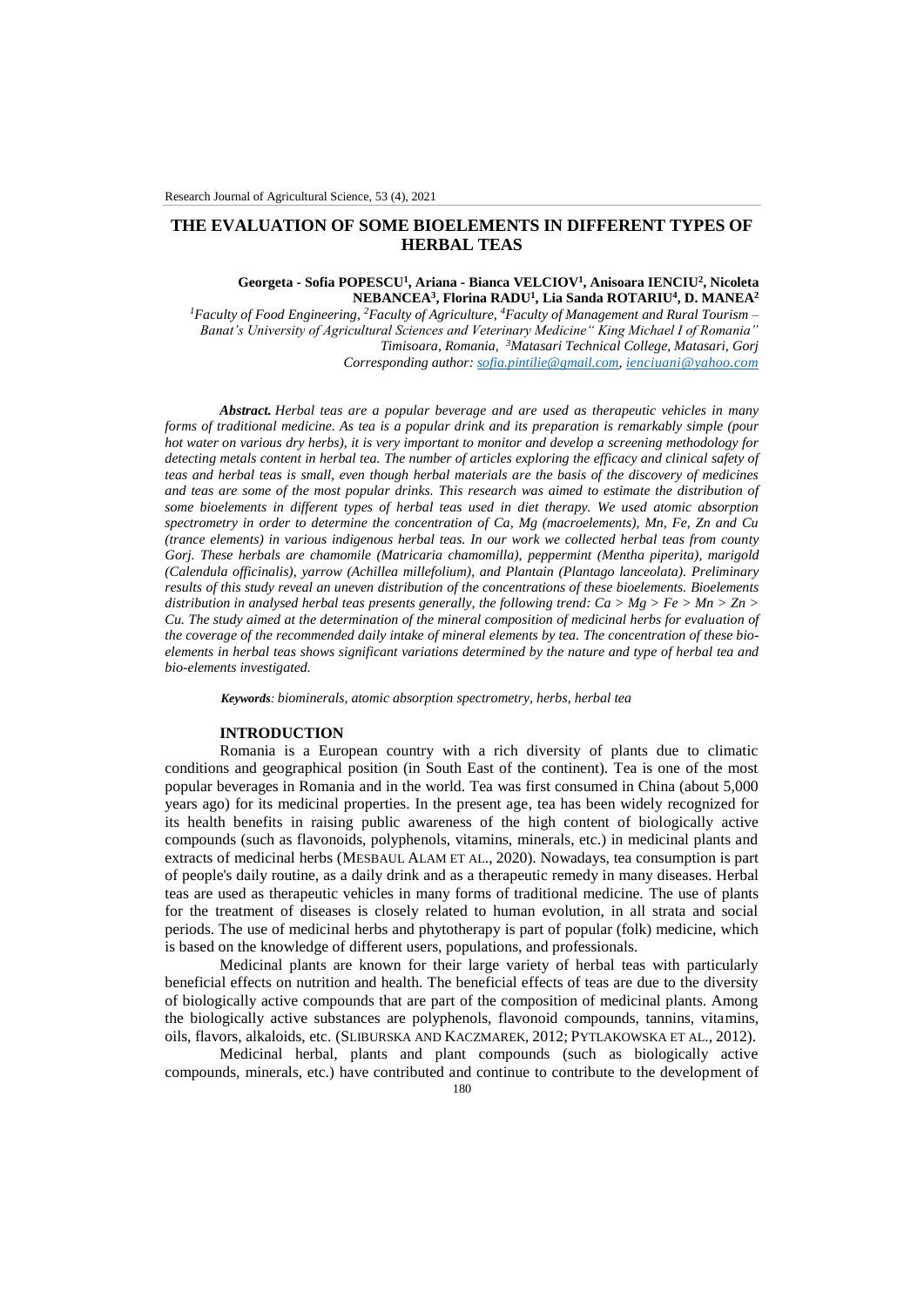new therapeutic strategies. These strategies are based on the identification and isolation of various secondary metabolites and macro and microelements, which have a direct or indirect action through various molecular and cellular mechanisms. (DE ARAGÃO TANNUS ET AL., 2021) (PETROVSKA, 2012)

The diversity of these biologically active components means that herbal teas are used for various therapeutic purposes – prevention and cure of many diseases: calming, improving digestive status, increasing energy levels and invigorating the body, preventing colds, internal stimulation. organ functioning, stress reduction, body detoxification, source of antioxidants, increased immunity, etc. (NOOKABKAEW ET AL., 2006; D[UCAT](http://scialert.net/asci/author.php?author=Giseli&last=Ducat) ET AL., 2012, DE ARAGÃO TANNUS ET AL., 2021).

Along with the active compounds (with pharmacological activity), the medicinal plans contain various mineral bio-elements in remarkable quantities. (GENTSCHEVA , ET AL., 2010; KOSTIĆ ET AL., 2011; SLIBURSKA AND KACZMAREK, 2012; PYTLAKOWSKA ET AL., 2012; MESBAUL ALAM ET AL., 2020) Minerals have beneficial effects on the activities of the body.

Minerals are of unique and diversified importance to both plants and living (human) beings. In plants, mineral elements are found as ions, organic and inorganic salts, or are accumulated into various organic compounds (PETROVSKA, 2012). According to their proportional ratio in plant composition, minerals are classified into macro, micro and ultra microelements.. The content of minerals elements in plants can have vary significantly.

The content in heavy metals helps us to determine the pollution of the environment. Metals such as Fe, Zn, Cu, Co and Cr are essential nutrients for plants, presenting toxic character only in high concentrations. Heavy metals such as cadmium (Cd), lead (Pb), and mercury (Hg) are toxic metals with no functional role in metabolism (FAO/WHO, 2011). One of the most serious environmental concerns is the accumulation of heavy metals in plants. This is because plants can transfer pollutants (toxic heavy metals) from the soil into the food chain  $(soil \rightarrow plant \rightarrow food)$  causing adverse effects on human health (BADEA, 2015).

This research was aimed to estimate the distribution of some bioelements in different types of herbal teas used in diet therapy. We used atomic absorption spectrometry in order to determine the concentration of Ca, Mg (macroelements), Mn, Fe, Zn and Cu (trance elements) in various indigenous herbal teas. In our work we collected herbal teas from county Gorj. These herbals are chamomile *(Matricaria chamomilla),* peppermint *(Mentha piperita),*  marigold *(Calendula officinalis),* yarrow *(Achillea millefolium), and* Plantain (*Plantago lanceolata)*. The study aimed at the determination of the mineral composition of medicinal herbs for evaluation of the coverage of the recommended daily intake of mineral elements by tea.

### **MATERIAL AND METHODS**

*Collection and preparation of herbal samples*. In this work we used herbal teas were collected from county Gorj. These medicinal herbals used in our research are shown in table 1.

The samples were transferred to our laboratory after harvest. The plants were selected according to uniformity of shape and color, and then were then dried at  $25-55^{\circ}$ C and stored in paper bags at 20 °C until analysis. After washing, the plants were dried in a shady place and then were transformed into powdered. The materials in the form of powders were used in the analysis.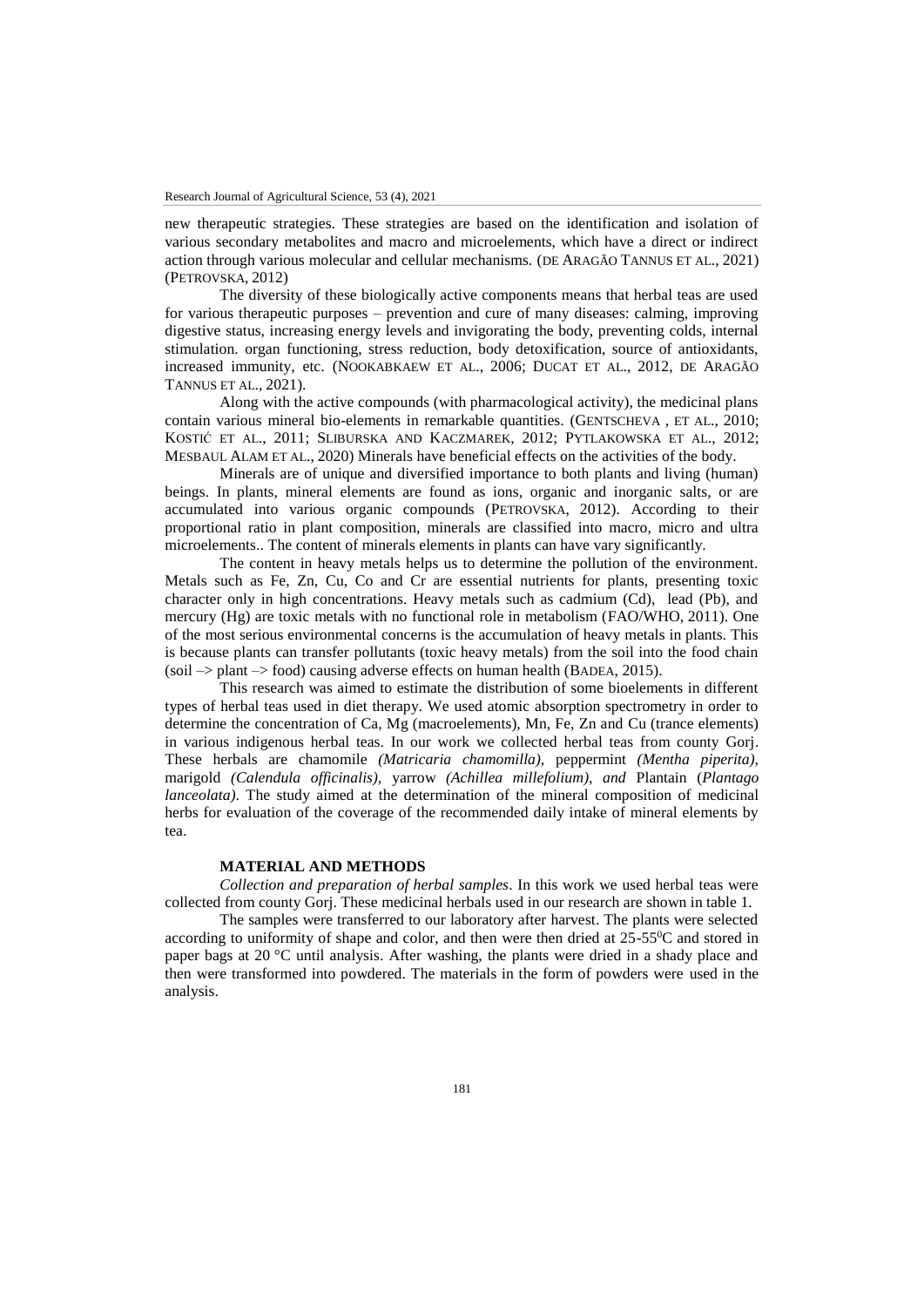## *Table 1*

|                | Herbal medicinal plants used in research |            |                                         |                                                               |  |  |  |  |  |
|----------------|------------------------------------------|------------|-----------------------------------------|---------------------------------------------------------------|--|--|--|--|--|
|                | <b>Sample</b><br>Plant<br>abbreviation   |            | The Latin name of the plant<br>(family) | Parts of plants with medicinal<br>properties used in research |  |  |  |  |  |
| 1              | МC                                       | Chamomile  | Matricaria chamomilla                   | <b>Flowers</b>                                                |  |  |  |  |  |
| $\overline{c}$ | MP                                       | Peppermint | Mentha piperita                         | Leaves and stems with leaves<br>and flowers                   |  |  |  |  |  |
| 3              | CO                                       | Marigold   | Calendula officinalis                   | Flowers                                                       |  |  |  |  |  |
| $\overline{4}$ | AM                                       | Yarrow     | Achillea millefolium                    | Flowers                                                       |  |  |  |  |  |
| 5              | PL                                       | Plantain   | Plantago lanceolata                     | leaves                                                        |  |  |  |  |  |

*Reagents and Apparatus.* In this study we used reagents were purchased from Merck (Germany). Aqueous standard solutions of Ca, Mg, Fe, Mn, Zn, and Cu were prepared by appropriate dilution of 1,000 gL-1 stock solutions (Merck Darmstadt, Germany). We used  $HNO<sub>3</sub>$  (65%) and hydrogen peroxide  $H<sub>2</sub>O<sub>2</sub>$  (25%) to disaggregate the samples.

For determination of the concentration of mineral bioelements in herbs used spectrophotometer (air-acetylene flow) CONTR AA 300 endowed with a soft. The digestion was done in system 6-1007 Digester (provided by Tecator).

*Determination of total concentration of elements in herbs.* The determination of the biomineral composition in herbal teas occurred in several stages: dried and homogenized samples, mineralising and digestions herbal teas in nitric acid (65%) hydrogen peroxide  $H_2O_2$  $(25%)$  at  $150°C$  and determining mineral absorbance through spectrophotometry. We were used system 6-1007 Digester (provided by Tecator). In the next steps, the samples solution was filtered and brought to constant volume (50 mL) with deionized bidistilled water, and then, submitted for analysis. The absorbance of the sample was measured by atomic absorbance spectroscopy.

*Statistical analysis.* Each determination was performed three times (in triplicate), then were calculated the arithmetic mean of these three separate determinations. For statistical analysis of the data were used the program Microsoft Excel.

### **RESULTS AND DISCUSSIONS**

Tea consumption is part of people's daily routine, as a daily drink and as a therapeutic remedy in many diseases. The use of plants for the treatment of diseases is closely related to human evolution, in all strata and social periods. Phytotherapy (the use of medicinal herbs) is part of popular medicine, which is based on the knowledge of different users, populations, and professionals. In Oltenia region, plants are used for different diseases. The choice of the plants studied was based on data on the use of teas in traditional medicine in various diseases. These data have been collected from the locals over time.

Below are some of the conditions that can be treated or alleviated using various teas. Table 2 schematically presents these remedies.

Chamomile (*Matricaria chamomilla*) is popularly called the plant of Heaven, it cures suffering of any kind. It is used for any disease. This tea is used as a remedy for colic in babies. It is also used as a sedative for the stomach, especially in the case of gastritis. Externally, it is used in the form of hot or cold compresses (on wounds, conjunctivitis on the eyes).

Peppermint (*Mentha piperita*) is used to relieve many digestive problems. Peppermint tea can have beneficial effects on indigestion, diarrhea, nausea, bloating, and symptoms of irritable bowel syndrome.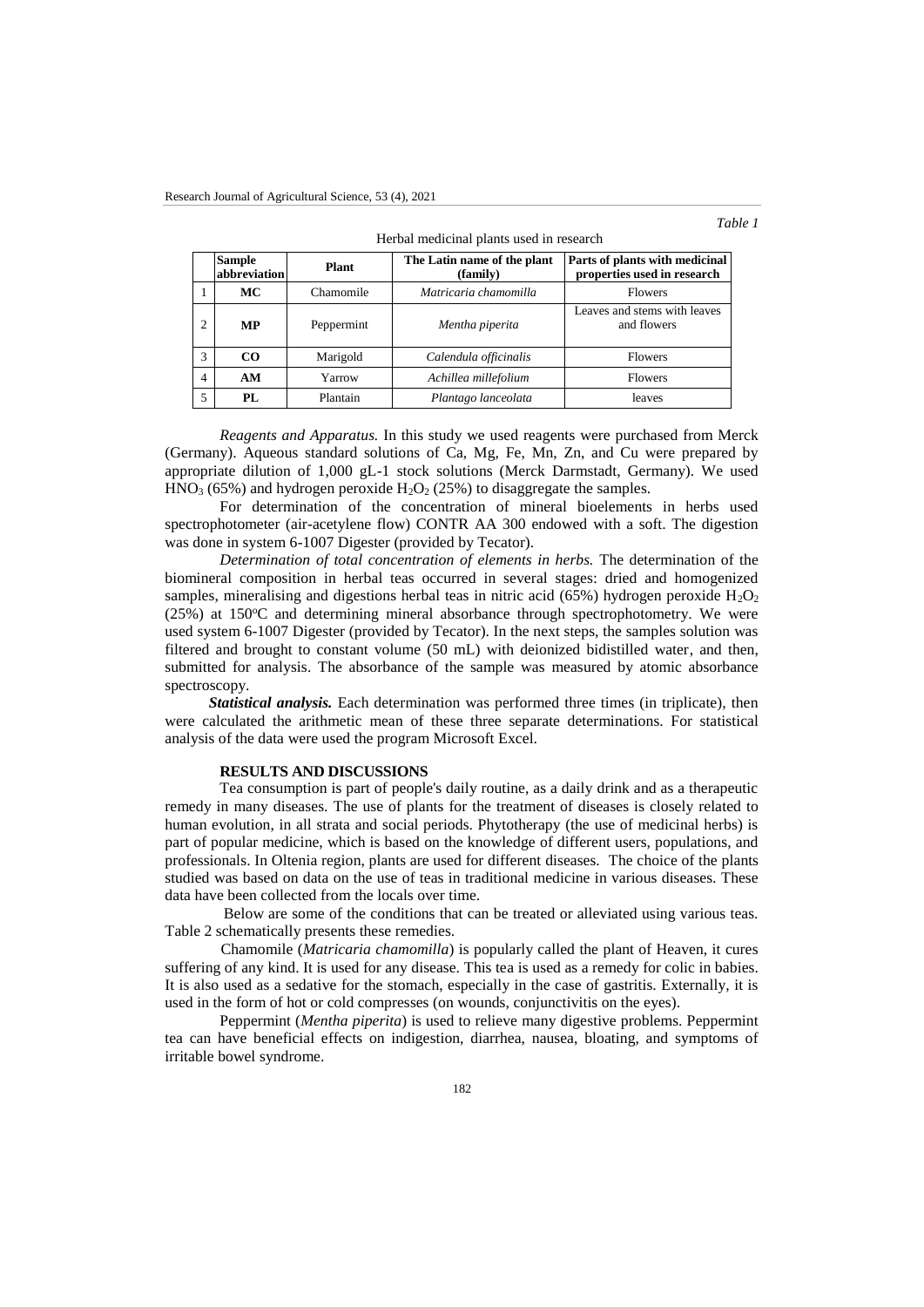### Research Journal of Agricultural Science, 53 (4), 2021

Marigold (*Calendula officinalis*) is used both internally and externally. Externally treat rashes, lesions, vaginal infections and other skin conditions. In addition, marigolds can reduce pain and inflammation. Internally to heal wounds in the mouth, throat and digestive tract

Yarrow (*Achillea millefolium*) is used externally to heal wounds and burns. Tea is also used externally for acne. It is also used in gynecological treatments for women. Tea and tincture are used both internally and externally. Internally, by ingestion, Yarrow tea has the role of regulating menstrual flow.

Plantain (*Plantago lanceolata*) is used as an adjunct in the treatment of colds, flu and bronchitis.

*Table 2*

| Plant ( <i>The Latin name of the plant</i> ) | Remedies used in folk practice                                      |  |  |  |  |
|----------------------------------------------|---------------------------------------------------------------------|--|--|--|--|
|                                              | for any kind of suffering<br>٠                                      |  |  |  |  |
| Chamomile (Matricaria chamomilla)            | baby colic, hot or colds compresses<br>$\bullet$                    |  |  |  |  |
|                                              | soothing for the stomach and gastritis                              |  |  |  |  |
| Peppermint (Mentha piperital                 | benefits for the digestive system (indigestion, diarrhea, nausea,   |  |  |  |  |
|                                              | bloating and symptoms of irritable bowel syndrome)                  |  |  |  |  |
|                                              | External - treating rashes, lesions, vaginal infections and other   |  |  |  |  |
| Marigold (Calendula officinalis)             | skin conditions.                                                    |  |  |  |  |
|                                              | reduces pain and inflammation.<br>٠                                 |  |  |  |  |
|                                              | Internal - to heal wounds in the mouth, throat and digestive tract. |  |  |  |  |
| Yarrow (Achillea millefolium)                | External - gynecological treatments for women                       |  |  |  |  |
|                                              | Internal - Yarrow tea has the role of regulating menstrual flow     |  |  |  |  |
| Plantain (Plantago lanceolata)               | Plantain leaves can be used externally                              |  |  |  |  |
|                                              | adjuvant for treating colds, flu and bronchitis.                    |  |  |  |  |

| Medicinal plants - remedies used in folk practice |  |  |  |
|---------------------------------------------------|--|--|--|
|---------------------------------------------------|--|--|--|

The results of the analytical characterization of herbal teas of cations content are displayed in Table 3.

*Table 3*

| The concentration of Ca, Mg, Fe, Mn, Zn and Cu (mean values) in medicinal plants |  |  |  |  |  |  |  |  |  |  |  |  |
|----------------------------------------------------------------------------------|--|--|--|--|--|--|--|--|--|--|--|--|
|----------------------------------------------------------------------------------|--|--|--|--|--|--|--|--|--|--|--|--|

|                                                      | <b>Biomineral contents</b> |                                  |                               |       |        |        |  |  |  |  |  |
|------------------------------------------------------|----------------------------|----------------------------------|-------------------------------|-------|--------|--------|--|--|--|--|--|
| <b>Samples</b>                                       | Ca                         | Mg                               | <b>Cu</b>                     | Fe    |        |        |  |  |  |  |  |
|                                                      |                            | $g$ ·kg <sup>-1</sup> dry weight | $mg \cdot kg^{-1}$ dry weight |       |        |        |  |  |  |  |  |
| МC                                                   | 10.21                      | 3.32                             | 18.70                         | 71.32 | 52.79  | 115.39 |  |  |  |  |  |
| MP                                                   | 11.31                      | 4.50                             | 11.71                         | 27.12 | 111.22 | 399.89 |  |  |  |  |  |
| $_{\rm CO}$                                          | 8.10                       | 4.01                             | 25.01                         | 50.12 | 83.09  | 588.21 |  |  |  |  |  |
| AM                                                   | 13.3                       | 2.21                             | 11.82                         | 56.11 | 67.45  | 187.49 |  |  |  |  |  |
| PL                                                   | 13.31<br>2.98              |                                  | 9.13                          | 27.89 | 145.04 | 54.79  |  |  |  |  |  |
| Note: $DW = \text{dry weight of the sample (herbs)}$ |                            |                                  |                               |       |        |        |  |  |  |  |  |

Analysing our data from table 3 and figures 1 and 2, it can see that the distribution of macroelements in the studied medicinal herbs is randomly, having values with large variations, ranging between 2.21 g/kg (Mg, in Yarow AM ) and 13.11 g/kg (Ca, in Plantain PL) depending on the species of plant and on the element analysed nature.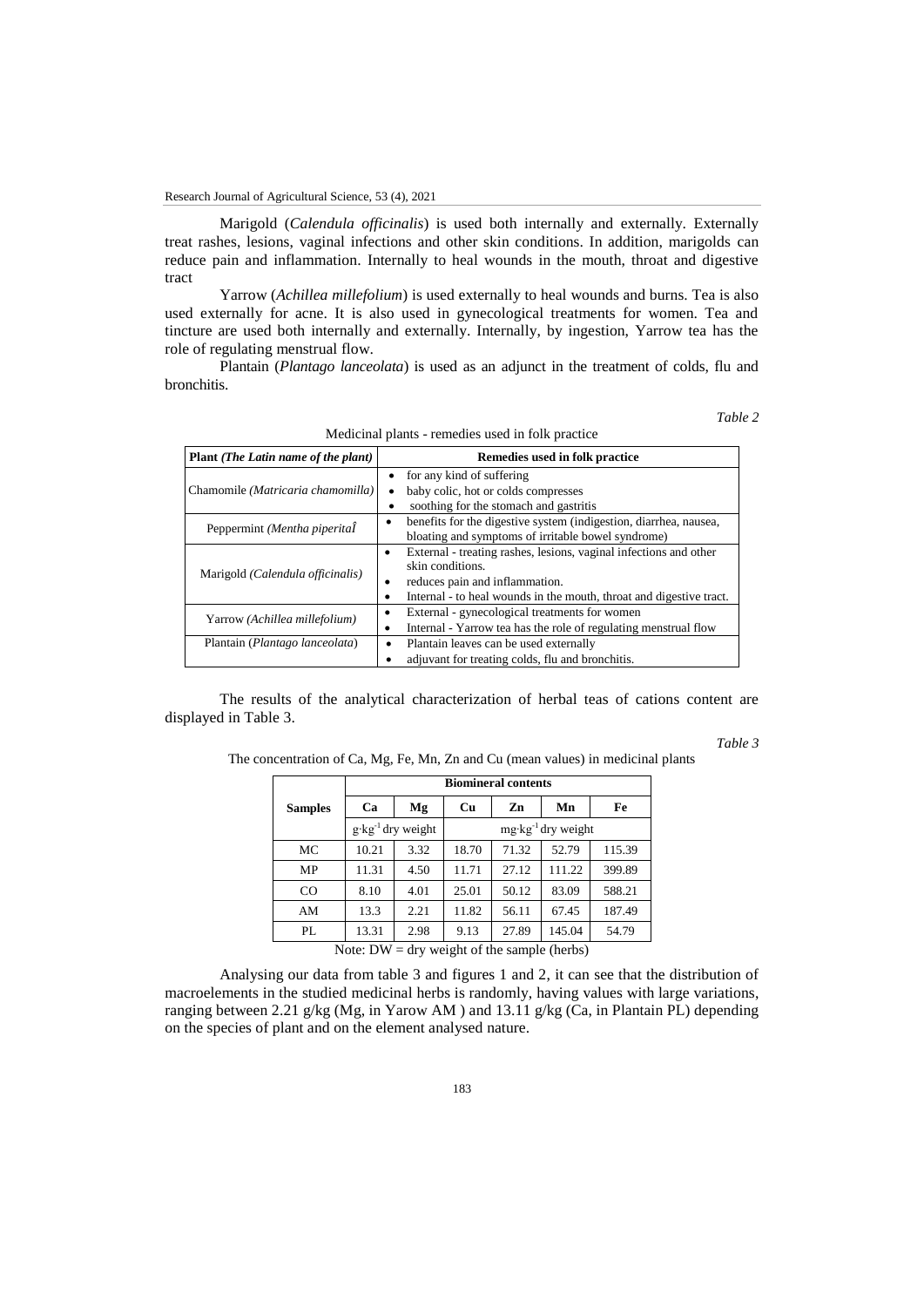Research Journal of Agricultural Science, 53 (4), 2021





**AM** 

 $E$ Fe

 $PL$ 

From table 3 and figure 1 and figure 2, it can see that the distribution of microbioelements in the studied medicinal herbs is random, having values with large variations, ranging between 9.13 mg/kg DW (Cu, in Plantain PL) and 588.21 mg/kg DW (Fe, in Marigold, CO).

The important bioelements represented are Ca and Mg in contents ranging between 8.10 and 13.31 g/kg and 2.21 and 4.5 g/kg DW, respectively. Values of the analyzed microelements concentrations were found to be much lower, thus for copper the concentration in the plant was in the range between 9.13 mg/kg and 25.01 mg/kg; for zinc, the concentration in the plant was in the range 27.12 - 71.32 mg/kg; for manganese, the concentration in the plant was in the range  $52.79 - 145.04$  mg/kg DW; for iron, the concentration in the plant was in the range 54.79 – 588.21 mg/kg DW.

These differences in our data are confirmed by data from the literature. In the literature the values of the total content of elements vary depending on the plant species, the nature of the minerals, as well as a set of factors such as climatic conditions and soil, storage mode, etc.

For medicinal plants MP, CO, AM the average concentration in bioelements increases from copper to iron as follows: Cu <Zn <Mn <Fe <Mg <Ca. For MC we have the following variation of the concentration in minerals Cu  $\langle Zn|\langle Fe|\langle Mn|\rangle\rangle$   $\langle Ca, In\n the$  for PL we have the following variation of the concentration in minerals  $Cu < Zn < Fe < Mn < Mg < Ca$ .

If we analyze the content of an element in different plants, we can see that in the case of calcium the highest content is in plantain– PL (with a value of 13.31 g/kg DW) varying in the series  $CO < MC < MP < AM < PL$ .

For all plants, the highest concentration is found in calcium, followed by magnesium.

This information on the metal content of medicinal plants provides only primary information. This primary information may also be accompanied by data on the minerals (macro and microelements) content of the soil from which these plants originate.

Also, to see what is the content of elements available to the body must be performed their extraction, ie/namely infusion of plants in water - teas. It is known that teas are drinks often used by the population of the globe. Teas bring the intake of macro and biolements to the human body.

Only minerals from infusions (teas) are available to the body. That is why in our next studies (further our studies) we will focus on the determination content of metals in infusions (teas) but also on the content of metals in the soil. Thus, the first step was to determine the content of elements in medicinal plants and then to determine the content of bioelements in infusions of these plants, which we are already working.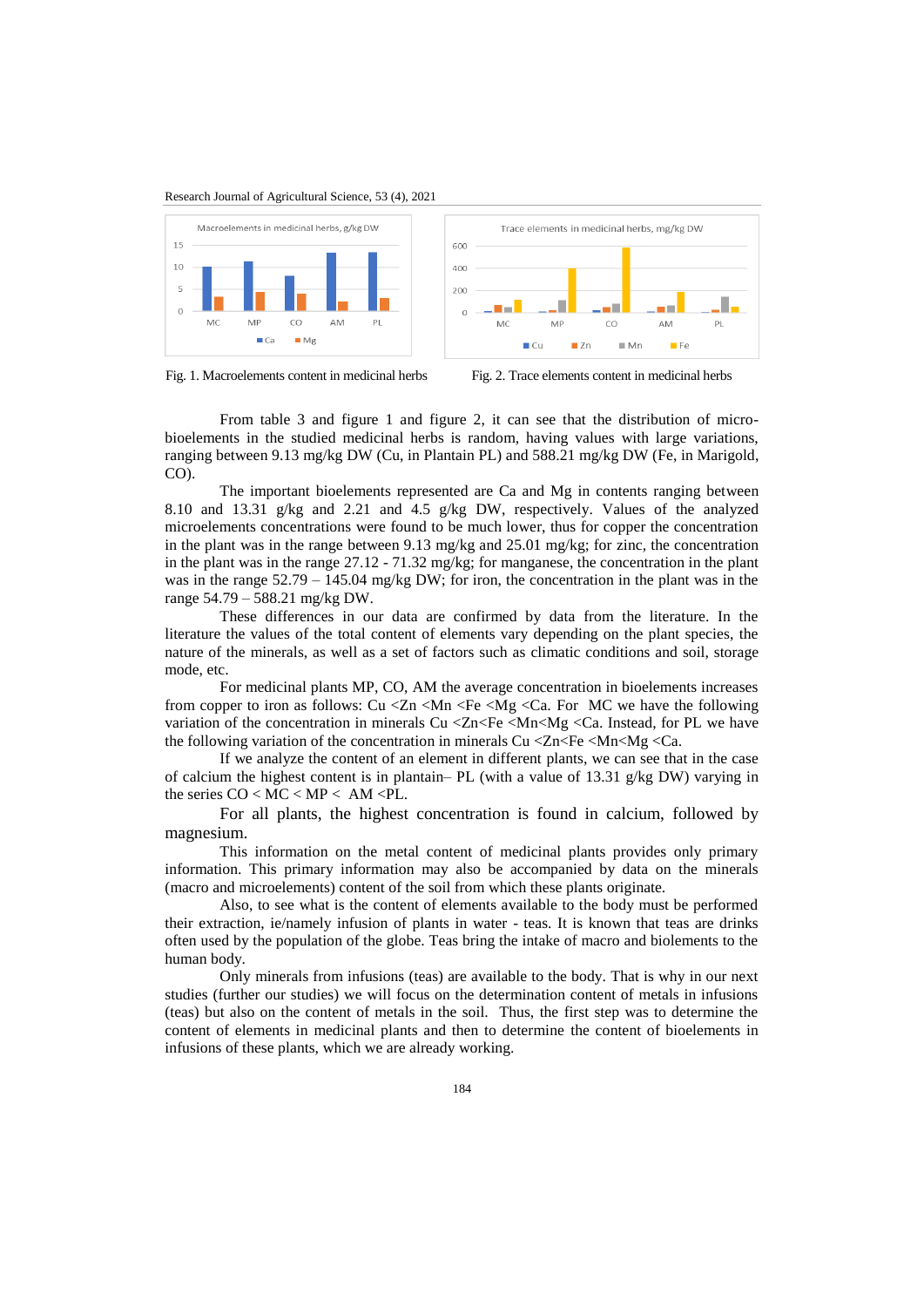These studies are important to have an overview of the content of metals in plants and then to determine the extraction coefficient of each element of the plant in the aqueous infusion - tea.

Our data can be correlated with those in the literature. The concentrations of metals in medicinal plants are similar to those of the studies from literature, BASGEL AND ERDEMOGLU (2016), GENTSCHEVA and co-authors (2010), KOSTIĆ and co-authors (2011), DIACONU and co-authors (2012), PYTLAKOWSKA and co-authors (2012), VELCIOV and co-authors ( 2015), where the content of metals is approximately in the same concentration range. There are small differences from the data in the literature. The differences can be caused by the climatic conditions, the harvest period, the environmental conditions, etc.

### **CONCLUSIONS**

These studies are important to have an overview of the content of metals in plants and then to determine the extraction coefficient of each element of the plant in the aqueous infusion - tea. Our experimental data are largely consistent with those in the literature. Differences can be caused by climatic conditions, harvest period, environmental conditions, etc.

For seeing what the content of elements is available to the body it is necessary to be performed their infusion of plants in hot water – teas. Teas bring the intake of macro and bioelements to the human body.

Only minerals from infusions (teas) are available to the body. That is why in our next studies (further our studies) we will focus on the determination content of metals in infusions (teas). Thus, the first step was to determine the content of elements in medicinal plants and then to determine the content of bioelements in infusions of these plants.

#### **BIBLIOGRAPHY**

- BASGEL V, ERDEMOGLU S.B., 2006 Determination of mineral and trace elements in some medicinal herbs and their infusions consumed in Turkey. Science of the Total Environment, 359: 82-89, Turkey.
- DE ARAGÃO TANNUS C., DE SOUZA DIAS F., BARBOSA SANTANA F., MUNIZ BATISTA DOS SANTOS D.C., FERREIRA MAGALHÃES H.I., DE SOUZA DIAS4 F., DE FREITAS SANTOS A., 2021 – Multielement Determination in Medicinal Plants and Herbal Medicines Containing Cynara scolymus L., Harpagophytum procumbens D.C., and Maytenus ilifolia (Mart.) ex Reiss from Brazil Using ICP OES. Biological Trace Element Research, 199: 2330– 2341, Brazil.
- DIACONU D., DIACONU R., NAVROTESCU T., 2012 Estimation of heavy metals in medicinal plants and their infusions. Ovidius University Annals of Chemistry, 23(1): 115-120, Romania.
- DUCAT G., REYES TORRES Y., SANTA H.S.D., CAETANO I.K., KLEINUBING S.A., TUSSOLINI L., JUSTO T.H., QUINAIA S.P., 2011 – Correlation of metal ions and phenolic compounds in tea infusions of medicinal plants, Journal of Food Technology**,** 9(4): 112 – 118, Brazil.
- FAO/WHO, Joint FAO/WHO, 2011 Food standards programme codex committee on contaminants in foods, fifth session, pp. 8-25.
- GENTSCHEVA G. D., STAFILOVB T., IVANOVA E.H., 2010 Determination of Some Essential and Toxic Elements in Herbs from Bulgaria and Macedonia Using Atomic Spectrometry. Eurasian J. Anal. Chem., 5(2): 104-111, Bulgaria and Macedonia.
- KOSTIĆ D., MITIĆ S., ZARUBICA A., MITIĆ M., VELIČKOVIĆ J., RANDJELOVIĆ S., 2011 Content of trace metals in medicinal plants and their extracts. Hem. Ind*.,* 65(2) 165–170, Serbia.
- MESBAUL ALAM K.M., HUDA M.K., CHOWDHURY M.A.M., 2020 Comparative Evaluation for Minerals and Nutritional Elements in Seventeen Marketed Brands of Black Tea of Bangladesh. Food Science and Technology 8(1): 10-22, Bangladesh.